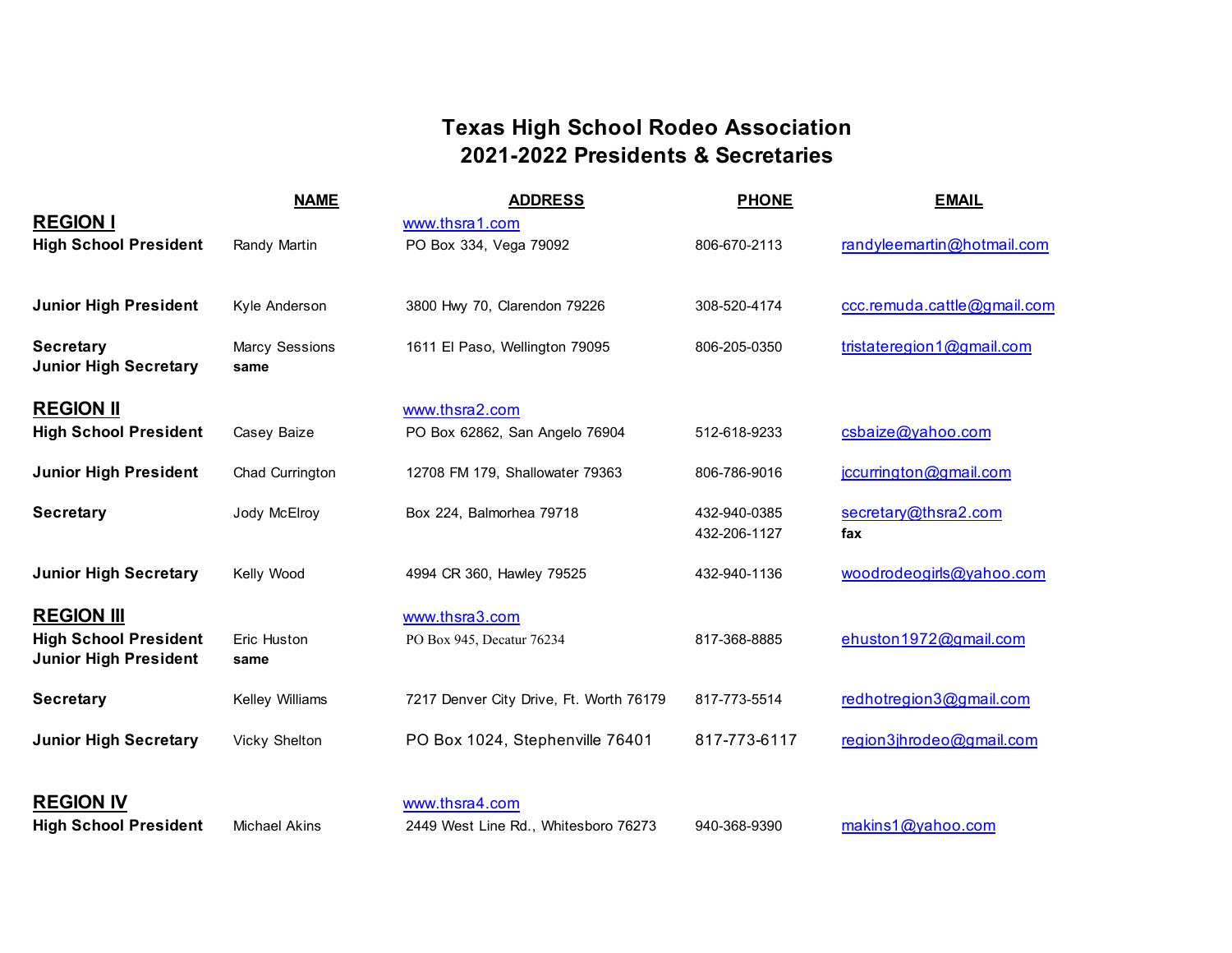| <b>Junior High President</b>                                                      | same                       |                                                          |                              |                                                           |
|-----------------------------------------------------------------------------------|----------------------------|----------------------------------------------------------|------------------------------|-----------------------------------------------------------|
| <b>Secretary</b><br><b>Junior High Secretary</b>                                  | Kathy Johnson<br>same      | 4941 FM 269, Pickton 75471                               | 903-245-2725                 | thsra4@yahoo.com                                          |
| <b>REGION V</b><br><b>High School President</b>                                   | <b>Kirk Mathis</b>         | www.thsra5.com<br>777 Freeman Cemetery Rd, Lufkin 75904  | 936-676-3495                 | kmathis@cmzlaw.net                                        |
| <b>Junior High President</b>                                                      | <b>Blake Weems</b>         | 1521 CR 127 Gary 75643                                   | 903-754-4661                 | blake.weems@yahoo.com                                     |
| <b>Secretary</b><br><b>Junior High Secretary</b>                                  | Susan Baldwin<br>same      | 722 Southview Circle, Center 75935                       | 936-590-4330<br>936-590-4480 | regionvsecretary@gmail.com<br>regionvjuniorhigh@gmail.com |
| <b>REGION VI</b><br><b>President</b><br><b>Junior High President</b>              | David Freeman<br>same      | www.thsra6.com<br>1039 Mockinbird Lane, Eagle Lake 77434 | 832-221-1253                 | chlfreeman@yahoo.com                                      |
| <b>Secretary</b><br><b>Junior High Secretary</b>                                  | Anne Dollery<br>same       | PO Box 886, Caldwell 77836                               | 979-412-2551                 | region6thsra@gmail.com                                    |
| <b>REGION VII</b><br><b>High School President</b><br><b>Junior High President</b> | <b>Scott Shook</b><br>same | www.thsra7.com<br>5750 FM 360, Needville 77461           | 713-851-9553                 | sshook@troyconstruction.com                               |
| <b>Secretary</b><br><b>Junior High Secretary</b>                                  | Nena Boettcher<br>same     | PO Box 833, East Bernard 77435                           | 281-468-8973                 | region7thsra@gmail.com                                    |
| <b>REGION VIII</b><br><b>High School President</b>                                | Tom Aasbo                  | www.thsra8.com<br>PO Box 787, Asherton 78837             | 830-999-3344                 | tom@catarosaranch.com                                     |
| <b>Junior High President</b>                                                      | Justin Speer               | 1627 CR 101, Uvalde 78801                                | 830-591-8036                 | jspeer04@hotmail.com                                      |
| <b>Secretary</b><br><b>Junior High Secretary</b>                                  | Celina Fetty<br>same       | 3005 Santa Ana St., Corpus Christi 78415                 | 361-739-9858                 | region8thsra@gmail.com                                    |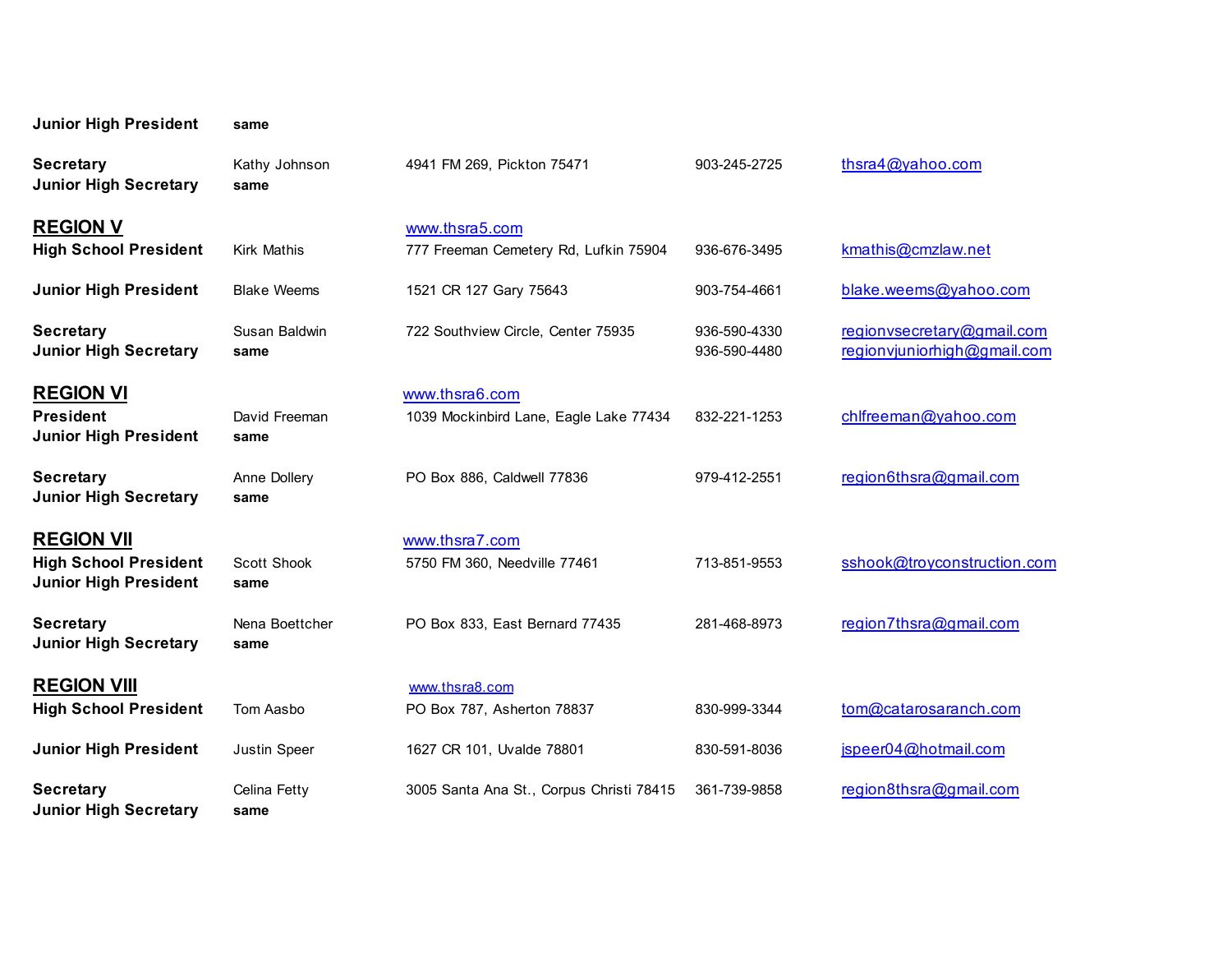| <b>Secretary</b><br><b>Junior High Secretary</b> | Stephanie Shoemaker<br>same | 6500 CR 1202. Cleburne 76031                      | 817-648-2728 | texasregion10@gmail.com        |
|--------------------------------------------------|-----------------------------|---------------------------------------------------|--------------|--------------------------------|
| <b>Junior High President</b>                     | Jason Foegelle              | 1616 FM 935, Lott 76656                           | 254-760-7776 | jfoegelle1@farmersagent.com    |
| <b>REGION X</b><br><b>High School President</b>  | Larry Dowell                | www.region10rodeo.com<br>370 CR 220, Marlin 76661 | 254-715-8814 | fivedowell@gmail.com           |
| <b>Junior High Secretary</b>                     | Anne Dollery                | PO Box 886, Caldwell 77836                        | 979-412-2551 | texasjuniorhighrodeo@gmail.com |
| <b>Secretary</b>                                 | Lacey Aubihl                | 1326 PR 5011, Ledbetter 78946                     | 979-251-4131 | regionixsecretary@gmail.com    |
| <b>Junior High President</b>                     | Bobby Jacobs                | 62 Vela Road, Huntsville 77340                    | 281-382-4316 | bobbyjacobs1027@yahoo.com      |
| <b>REGION IX</b><br><b>High School President</b> | Roger Hanagriff             | www.thsraix.com<br>198 Pool Road, Richards 77873  | 936-661-4163 | rhanagriff@gmail.com           |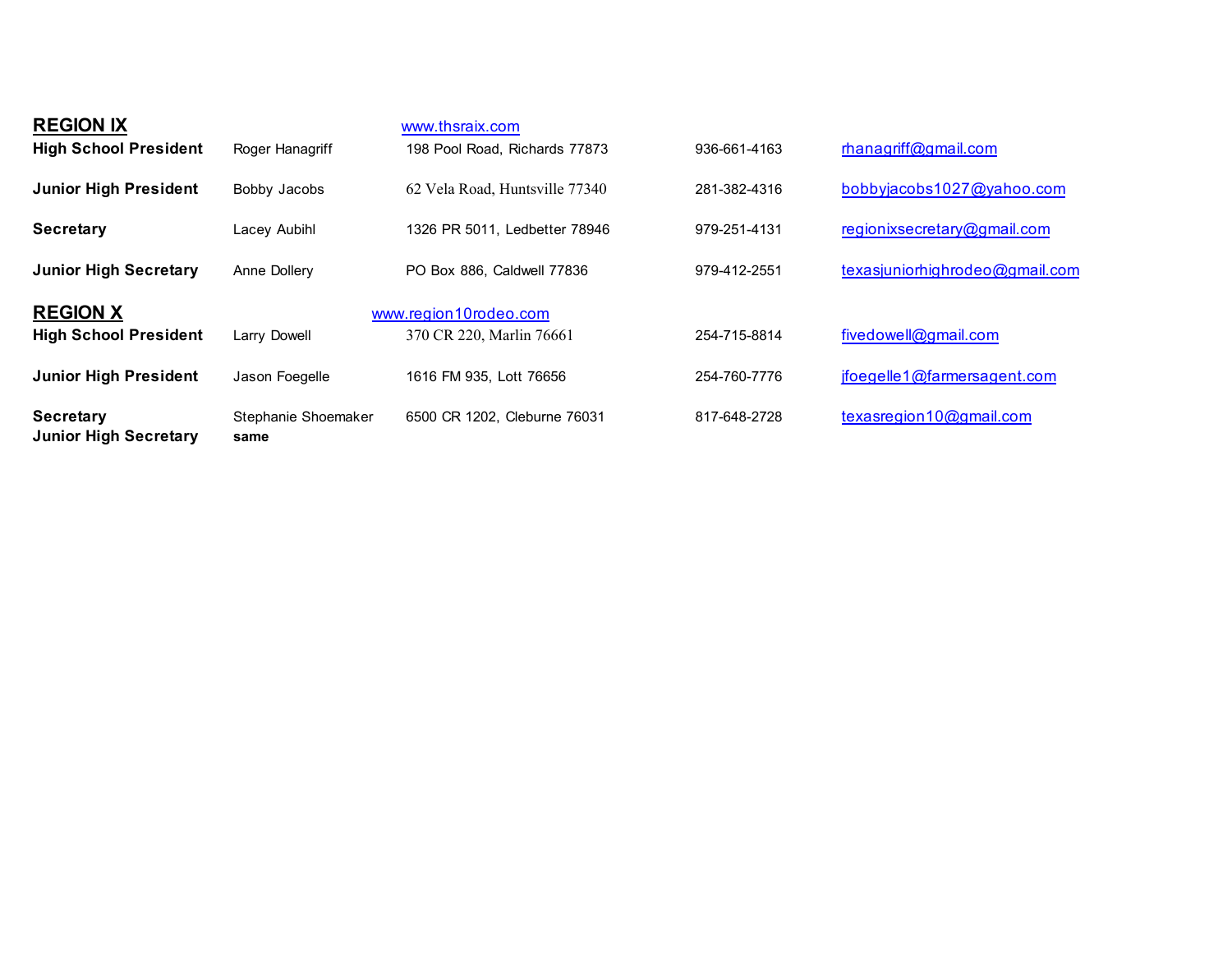### **SHIPPING ADDRESS**

**MARCY SESSIONS** 1611 EL PASO WELLINGTON, TX 79095

#### **JODY McELROY** 3075 CR 321

BALMORHEA, TX 79718

# **KELLY WOOD**

4994 CR 360 HAWLEY, TX 79525

# **KELLEY WILLIAMS**

7217 DENVER CITY DR FT. WORTH, TX 76179

### **VICKY SHELTON**

c/o EQUIBRAND 3500 W HWY 377 GRANBURY, TX 76048

**KATHY JOHNSON**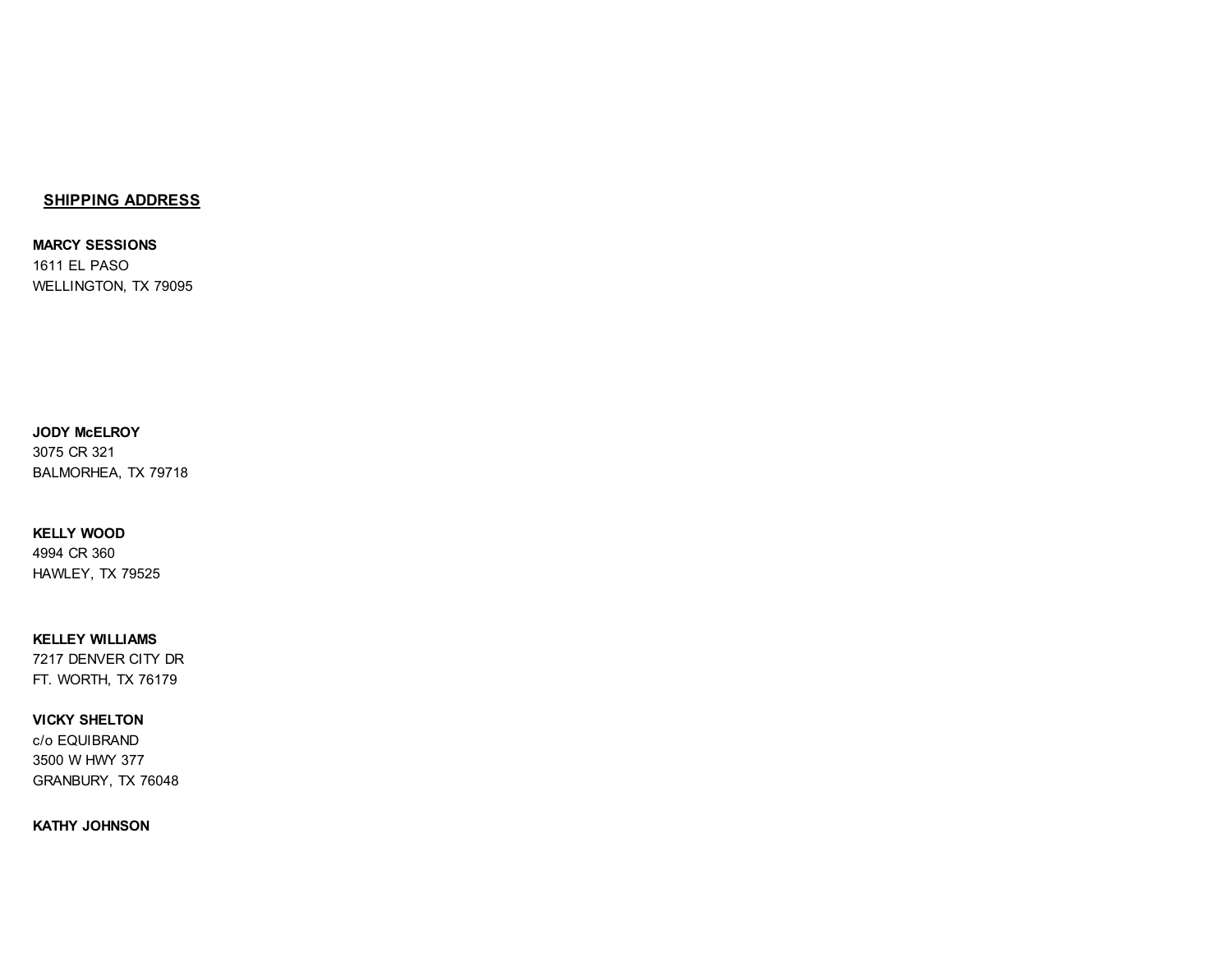4941 FM 269 PICKTON, TX 75471

**SUSAN BALDWIN** 722 SOUTHVIEW CIRCLE CENTER, TX 75935

**ANNE DOLLERY** 8567 CR 224 CALDWELL, TX 77836

**NENA BOETTCHER** 17502 HWY 90A WEST EAST BERNARD, TX 77435

**CELINA FETTY** 3005 SANTA ANA STREET CORPUS CHRISTI, TX 7841!